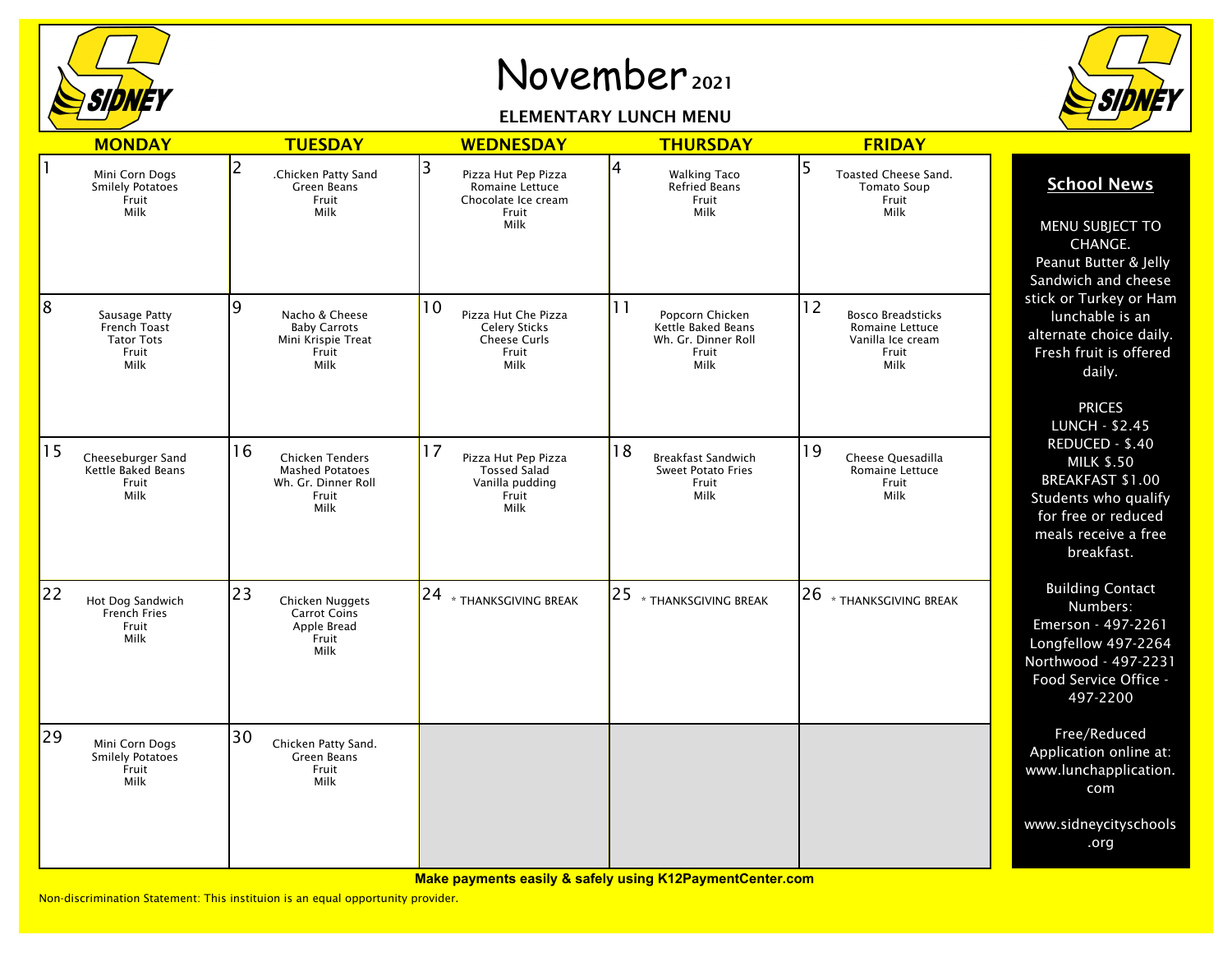| <b>Serving Date</b> | Recipe                                 | <b>Allergens</b>               |
|---------------------|----------------------------------------|--------------------------------|
| 11/01/2021          | R-0255 - Milk                          | Milk                           |
|                     | R-0484 - Uncrustable (Elem/MS)         | Milk, Peanuts, Wheat, Soybeans |
|                     | R-0739 - Mini Corn Dogs                | Milk, Eggs, Wheat, Soybeans    |
|                     | R-0740 - Smilely Potatoes              | Soybeans                       |
| 11/02/2021          | R-0255 - Milk                          | Milk                           |
|                     | R-0358 - Chicken Patty Sand. (Elem/MS) | Wheat, Soybeans                |
|                     | R-0484 - Uncrustable (Elem/MS)         | Milk, Peanuts, Wheat, Soybeans |
| 11/03/2021          | R-0255 - Milk                          | Milk                           |
|                     | R-0484 - Uncrustable (Elem/MS)         | Milk, Peanuts, Wheat, Soybeans |
|                     | R-0656 - Pizza Hut Pep Pizza           | Milk, Wheat                    |
|                     | R-0935 - Chocolate Ice cream-Hershey's | Milk                           |
| 11/04/2021          | R-0213 - Walking Taco                  | Milk, Soybeans (soy)           |
|                     | R-0255 - Milk                          | Milk                           |
|                     | R-0484 - Uncrustable (Elem/MS)         | Milk, Peanuts, Wheat, Soybeans |
| 11/05/2021          | R-0203 - Toasted Cheese Sandwich       | Milk, Wheat, Soybeans (soy)    |
|                     | R-0255 - Milk                          | Milk                           |
|                     | R-0356 - Tomato Soup-Elem/MS           | Wheat                          |
|                     | R-0484 - Uncrustable (Elem/MS)         | Milk, Peanuts, Wheat, Soybeans |
| 11/08/2021          | R-0255 - Milk                          | Milk                           |
|                     | R-0335 - French Toast                  | Milk, Eggs, Wheat, Soybeans    |
|                     | R-0484 - Uncrustable (Elem/MS)         | Milk, Peanuts, Wheat, Soybeans |
| 11/09/2021          | R-0235 - Baby Carrots (Elem/MS)        | Milk, Eggs                     |
|                     | R-0255 - Milk                          | Milk                           |
|                     | R-0484 - Uncrustable (Elem/MS)         | Milk, Peanuts, Wheat, Soybeans |
|                     | R-0655 - Mini Krispie Treat            | Milk, Soybeans                 |
|                     | R-0815 - Nacho & Cheese                | Milk, Soybeans                 |
| 11/10/2021          | R-0255 - Milk                          | Milk                           |
|                     | R-0484 - Uncrustable (Elem/MS)         | Milk, Peanuts, Wheat, Soybeans |
|                     | R-0657 - Pizza Hut Cheese Pizza        | Milk, Wheat                    |
|                     | R-0687 - Cheddar cheese curls          | Milk                           |
| 11/11/2021          | R-0217 - Popcorn Chicken               | Wheat, Soybeans                |
|                     | R-0255 - Milk                          | Milk                           |
|                     | R-0297 - Wh. Gr. Dinner Roll           | Wheat                          |
|                     | R-0484 - Uncrustable (Elem/MS)         | Milk, Peanuts, Wheat, Soybeans |
| 11/12/2021          | R-0255 - Milk                          | Milk                           |
|                     | R-0484 - Uncrustable (Elem/MS)         | Milk, Peanuts, Wheat, Soybeans |
|                     | R-0663 - Bosco Breadsticks with sauce  | Milk, Wheat                    |
|                     | R-0936 - Vanilla Ice cream-Hershey's   | Milk                           |
|                     |                                        |                                |